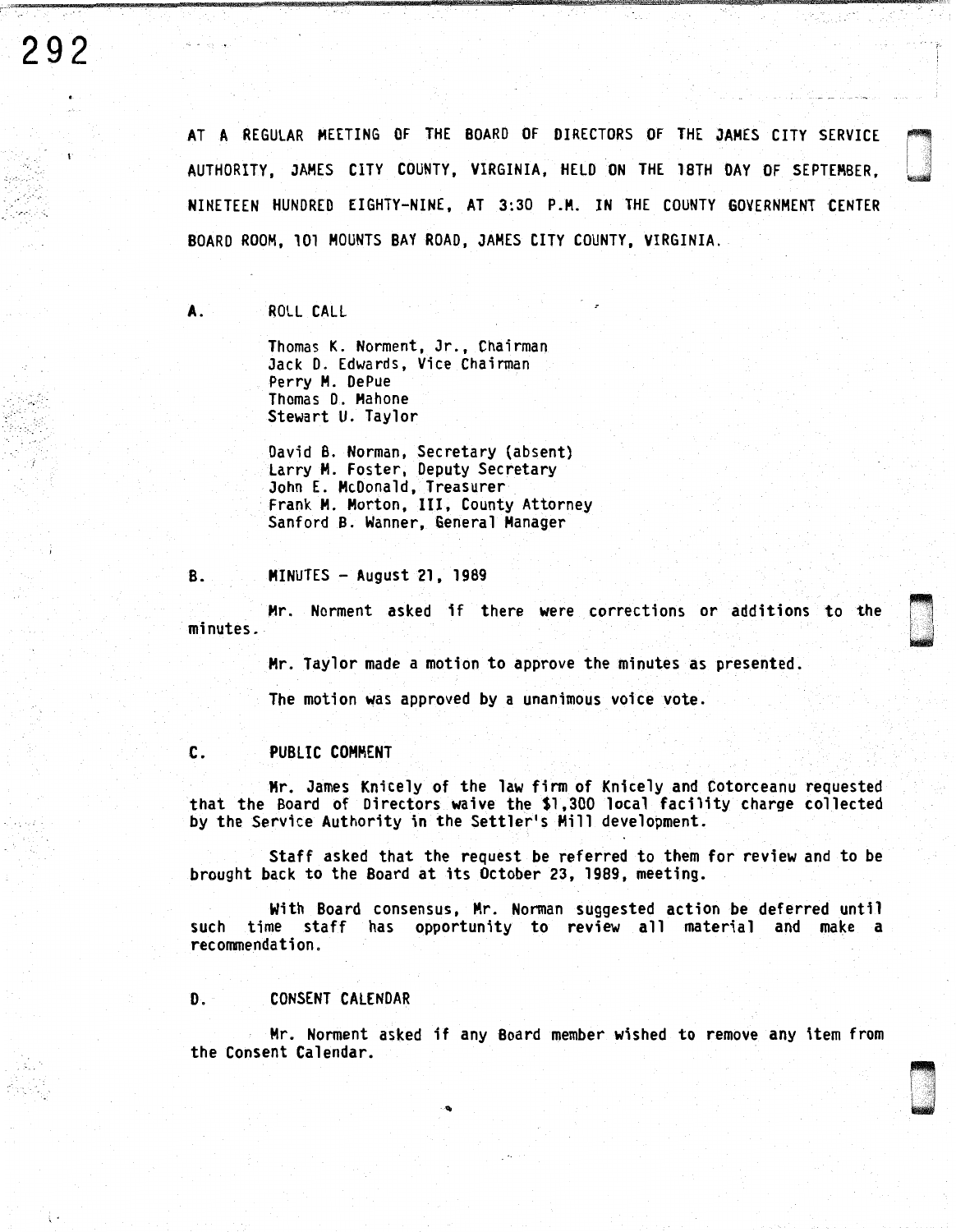Mr. Norment made a motion to approve the Consent Calendar.

-2-

The motion was approved by a unanimous voice vote.

l. Water Extension Agreement for the City of Newport News

#### R E S 0 l U T I 0 N

#### CITY OF NEWPORT NEWS WATER EXTENSION AGREEMENT

- WHEREAS, Busch Properties, Inc., has prepared plans for Burwell's Green, a development in Kingsmill; and
- WHEREAS, the City of Newport News has prepared a Water Extension Agreement for the extension of City water mains to serve this development; and
- WHEREAS, all testing fees and inspection fees have been paid by Busch Properties, Inc.
- NOW, THEREFORE, BE IT RESOLVED that the Board of Directors of the James City Service Authority, James City County, Virginia, hereby authorizes and directs the Chairman and Secretary to execute the Newport News Water Extension Agreement on behalf of the Service Authority.
- 2. Easement for Virginia Power Company Norge Well Lot

#### R E S 0 L U T I 0 N

#### VIRGINIA POWER EASEMENT - NORGE WELL LOT

- WHEREAS, the Virginia Power Company, a Virginia corporation, has requested a 15-foot wide by 150-foot long easement across James City· Service Authority property, identified as James County County Tax Map Parcel (23-2)(2-22); and
- WHEREAS, the granting of this easement will not interfere with the operation and maintenance of the well facility located on the parcel.
- NOW, THEREFORE, BE IT RESOLVED by the Board of Directors of the James City<br>Service Authority, James City County, Virginia, that the Chairman is<br>hereby authorized and directed to execute a right-of-way agreement hereby authorized and directed to execute aright-of-way agreement conveying a 15-foot by 150-foot easement to the Virginia Power Company, as shown on Virginia Power Company Plat No. 28-89-0129.

#### 3. Acquisition - Ware Creek Reservoir - Bro/Con Developers

#### RESOLUTION

#### ACQUISITION/BRO-CON DEVELOPERS

#### 1. 36 ACRES/WARE CREEK RESERVOIR

WHEREAS,

the County of James City is desirous of constructing the Ware Creek Reservoir; and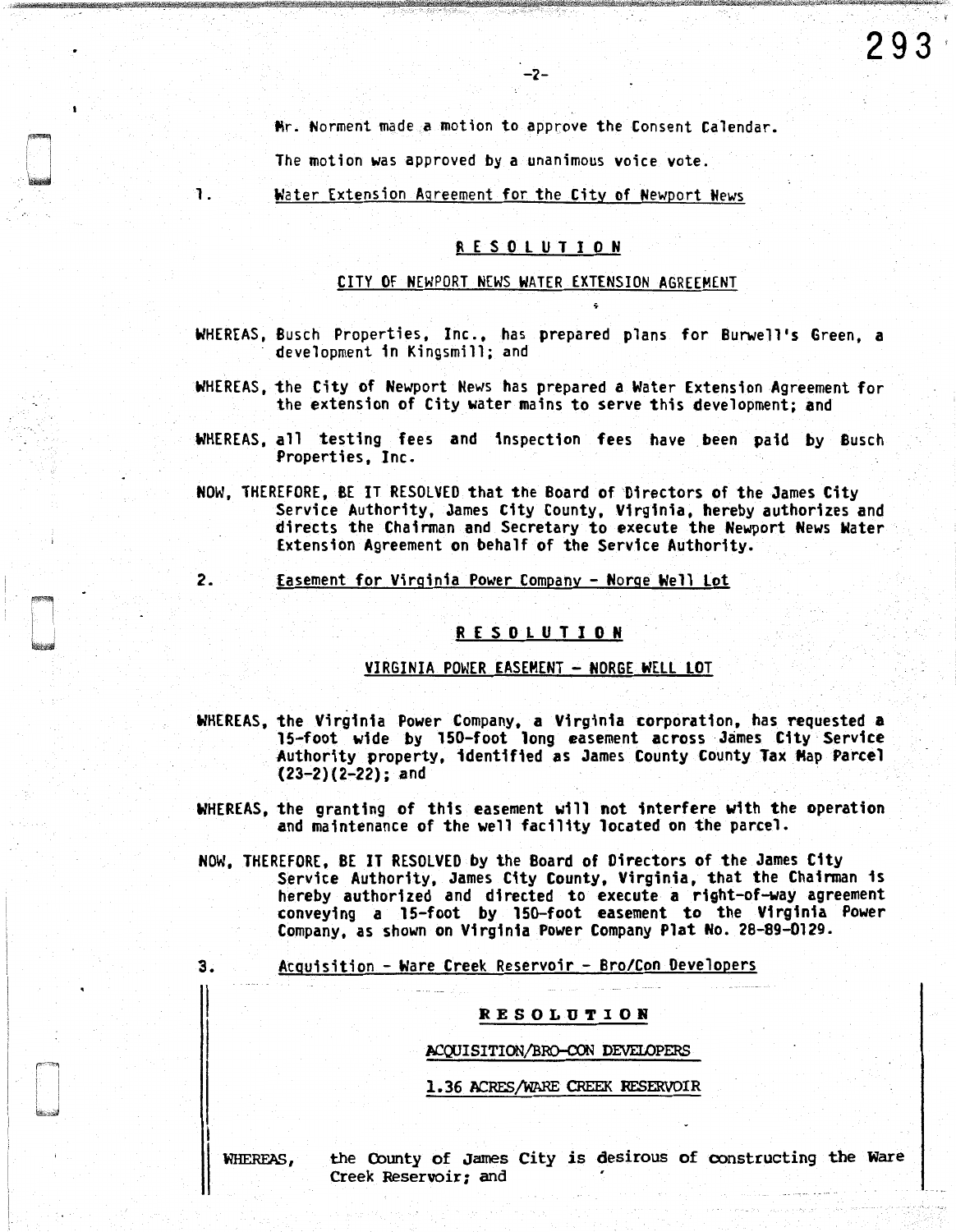the James City Service Authority is responsible for providing WHEREAS. water to the residents of said County.

 $-3-$ 

NOW, THEREFORE, BE IT RESOLVED by the Board of Directors of the James City Service Authority that it hereby appropriates the sum of \$8150 to purchase that certain property containing approximately 1.36 acres owned by Bro-Con Developers, Tax Map Number (12-2) (1-7).

#### Đ. **BOARD CONSIDERATIONS**

**1.** 

294

#### Acquisition of Chickahominy Road Well Site

Mr. Wanner stated that authorization was requested for acquisition of the proposed well site for the appraised value of \$11,000, with William R. Bland, Esq., agent and attorney, for the purpose of acquiring the well site by conveyance or instituting condemnation procedures in the name of the Authority.

Staff recommended approval of the resolution.

Hr. Norment made a motion to approve the resolution.

#### **RESOLUTION**

#### ACQUISITION OF REAL PROPERTY

WHEREAS, the General Manager of the JAMES CITY SERVICE AUTHORITY has reported to the Board and recommended that a well lot located on Chickahominy Road be acquired by the Authority;

WHEREAS, the General Manager has determined that 1.00 acres will be required for said well and that a desirable location would be the intersection of Route 631 and Route 632;

WHEREAS, an appraisal, a title search and a survey have been completed:

WHEREAS, the right of way agent has contacted a representative of the owner to determine the owner's ability to convey clear title and willingness to sell.

WHEREAS, it appears that the names and whereabouts of all of the persons in interest are not readily ascertainable; that they may not be known or cannot with reasonable diligence be located;

WHEREAS, the Authority pursuant to Title 15.1, Chapter 28 of the Code of Virginia may exercise the right of eminent domain and may follow the procedure provided for the Commonwealth Transportation Commissioner as set forth in Title 33.1, Chapter 1.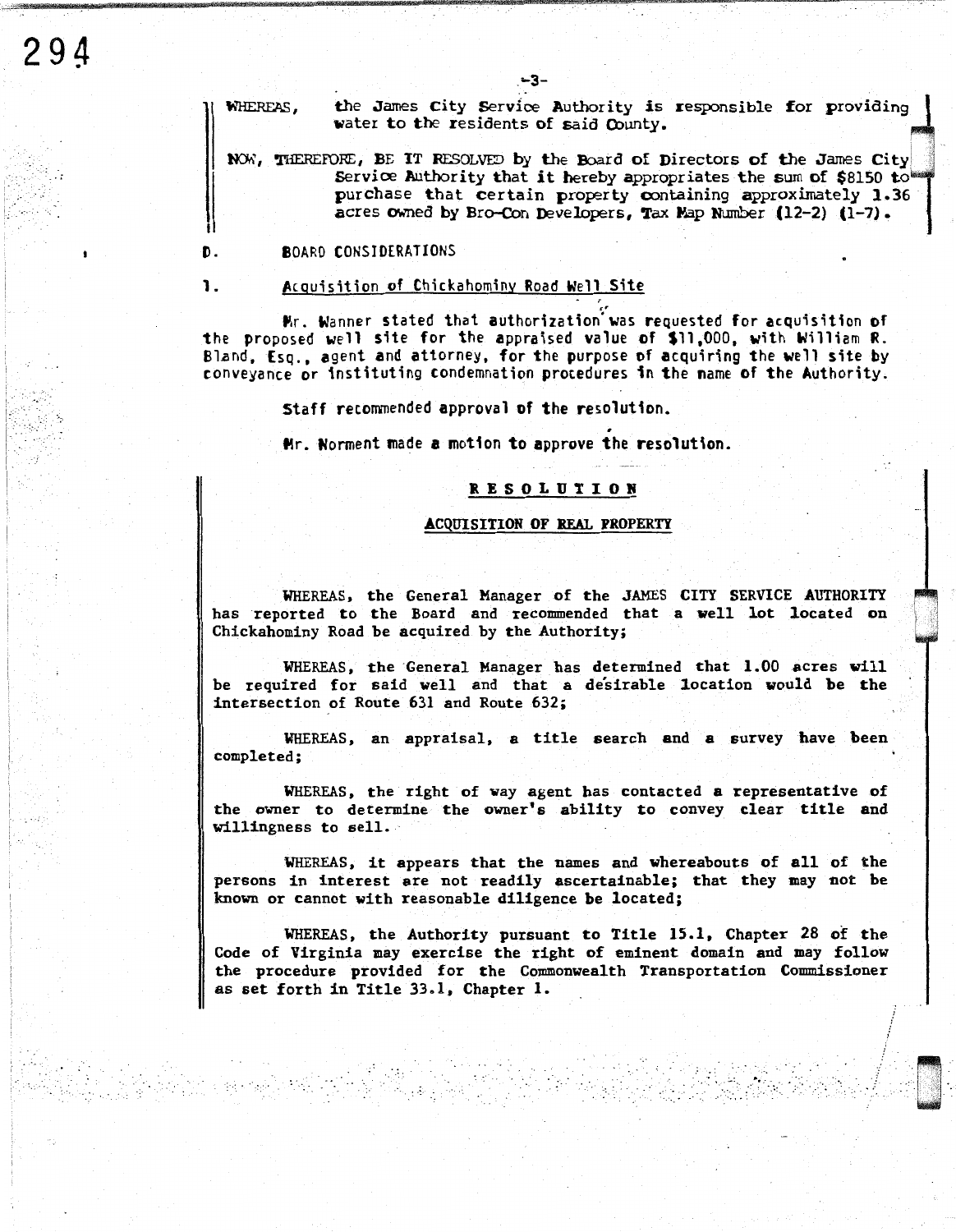*!*  / i

NOW, THEREFORE, BE IT RESOLVED:

. ..

 $|s_{\rm{eff}}| \geq 0$ 

J

I. That the well site recommended be acquired by the Authority;

2. That the Chairman and Treasurer of this Board, be, and they are hereby authorized and directed to acquire in the manner provided by Title 15.1, Chapter 7, Article 1 of the 1950 Code of Virginia, as amended, and by Title 33.1, Chapter 1, Article 7 of the 1950 Code of Virginia, as amended, certain real property in James City County, Virginia, together with all rights and appurtenances thereto.

-4-

3. That William R. Bland of Phillips, Bartlett, Skinner & Bland, P.C. is appointed as agent and attorney for the Authority for the purposes of acquiring the well site by conveyance or instituting condemnation proceedings in the name of the Authority.

4. That the Attorney is authorized to offer the owner.\$11,000.00 as compensation for the acquisition and damages to the remainder, if any.

*S.* That the name of the present owner of the land to be acquired as provided in Paragraph 2 of this Resolution' together with a substantial description of the parcel is as follows:

| OWNER: The heirs or devisees of Robert Lee Greenhow, deceased, |
|----------------------------------------------------------------|
| including, but not limited to: Heirs or devisees of            |
| Willie Anna G. Johnson, Curtis Greenhow, Forrest Greenhow      |
| and Robert Curtis Greenhow, if living; or the heirs or         |
| devisees of Robert Curtis Greenhow, deceased.                  |

DESCRIPTION: All that certain lot, piece or parcel of land lying and being situate in James City County, Virginia, designated as "LOO Acres ± (Proposed J.C.S.A. Well Site)" as shown and set forth on that certain plat attached hereto and made a part hereof entitled, "PLAT OF SUBDIVISION & PROPERTY LINE EXTINGUISHMENT,  $1.00$  ACRES  $\pm$ , OWNED BY: ROBERT LEE GREENHOW ESTATE & ROBERT CURTIS GREENHOW", dated July 31, 1989, and made by AES, a professional corporation, as Job No. 5430-42.

6. That in the event of the property described in Paragraph 5 of this Resolution has been conveyed to any other party, the Attorney is authorized and directed to institute proceedings against the successors in title.

7. That an emergency is hereby declared to exist and this Resolution shall be effective from the date of its passage.

· .. . . . .,.\_ .. '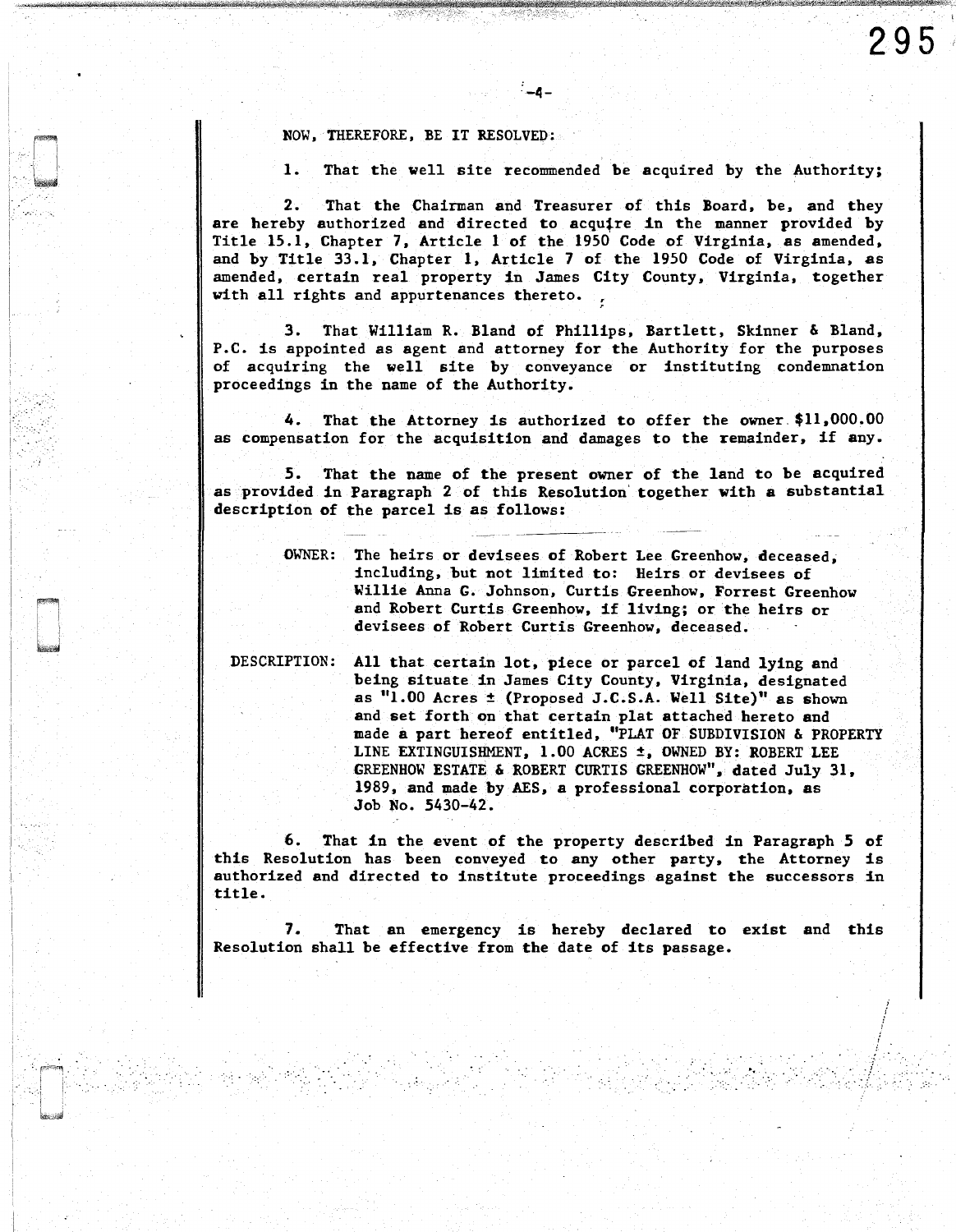The motion was approved by a unanimous voice vote.

#### 2. Acquisition of Kristiansand and James Shire Water System

Mr. Wanner stated that Mr. George F. Brunk, Jr., President of Brunk Mechanical Corporation, had offered the Kristiansand and James Shire Water Systems for sale for \$260,000, with 221 taps existing 1n the combined systems and approximately 40 lots available for future construction.

-5-

Mr. Wanner stated that a meeting with the homeowners 1s scheduled for October 9, and asked the Board to postpone action until the October 23, 1989, Board of Directors' meeting.

The Board agreed by consensus.

#### 3. Delinquent Utility Accounts

296

Mr. John McDonald, Manager, Financial and Management Services, stated that the FY 1988 Financial Audit of the Authority raised questions whether liens for mandatory connection fees for water and wastewater assessed, but not collected prior to July 1, 1980, for water end July 1, 1984, for wastewater, were enforceable. He further stated the Authority's attorney's opinion was that neither was enforceable because General Assembly legislation of 1980 and 1984 limited the ability of localities to enforce mandatory connections 1f the property owner has a potable source of water or a properly operating septic system.

Staff reconrnended that the 28 connection fees, e total of \$22,000, and 28 service charge accounts, totaling \$14,000, be written off es uncollectible.

il w

Mr. Taylor made a motion to approve the resolution.

The motion was approved by a unanimous voice vote.

#### R E S 0 l U T I 0 N

#### DELINQUENT UTILITY ACCOUNTS RECEIVABLE

- WHEREAS, the audit firm of Robinson, Farmer, Cox Associates raised questions during the FY 1988 Authority audit regarding the collectibility of certain liens for mandatory connection fees for water and wastewater<br>assessed, but not collected prior to July 1, 1980, for water and July 1, 1984, for wastewater along with related service charges for such accounts; and
- WHEREAS, it has been determined that such accounts receivable and associated liens are not legally enforceable; and
- WHEREAS, the Board of Directors desires to write off as uncollectible these · delinquent accounts.
- NOW, THEREFORE, BE IT RESOLVED that the Board of Directors of the James City<br>Service Authority hereby authorizes and directs the General Manager to identify and write off the above-described connection fees and service charges as uncollectible and void any liens pertaining thereto.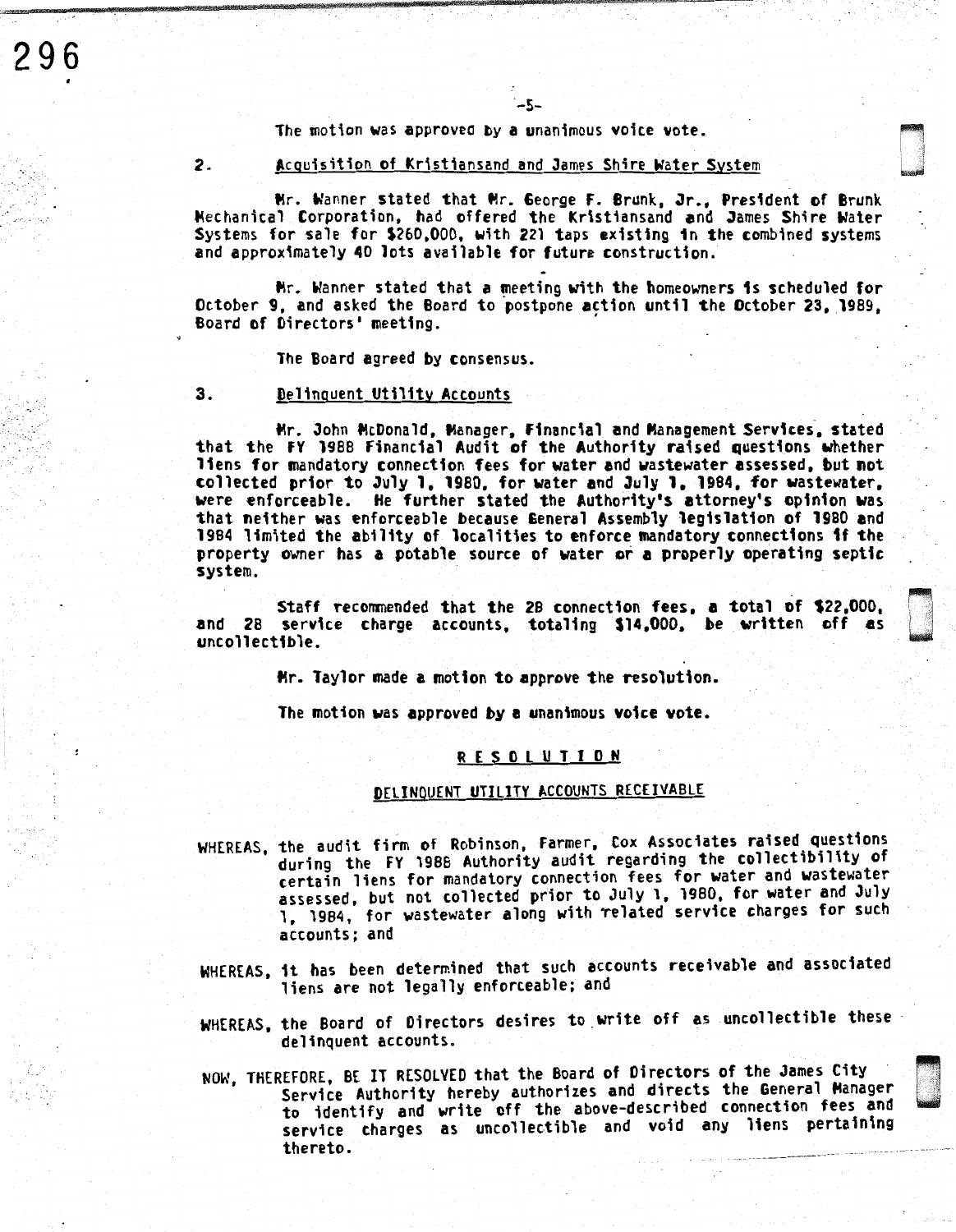### 4. York Countv Water Service - £well Industrial Park

-6-

- Mr. Wanner stated that the York County Board of Supervisors requested that Service Authority allow the proposed Ewell Industrial Park, approximately 32 acres divided into 10 lots, located off Mooretown Road, to connect to the Service Authority Water System, which would also improve fire protection in that area.

Mr. Wanner further stated that the developers had agreed to extend at their expense an 8-inch waterline from current location on Mooretown Road to entrances of the proposed development.

Staff recommended approval with the following conditions: 1) All construction costs including JCSA inspection services to be paid by the developer; 2) all necessary Federal, State and Local permits to be acquired by developer prior to construction; 3) all applicable charges and fees paid to the Authority prior to any connections; and, 4) Service Authority to retain customers until application for release by York County and 1f such release of customers is determined to be in *the* best interest of *the* Service Authority.

After a lengthy discussion, Mr. Norment made a motion to approve the resolution.

The motion was approved by a unanimous voice vote.

· .. ··.· *···: ..* 

#### R E S 0 L U T 1 0 N

#### YORK COUNTY WATER CONNECTION

- WHEREAS, David L. Hertzler and George Washington Ventures have requested permission to connect the proposed Ewell Industrial Park to the James City Service Authority water main located on Mooretown Road; and
- WHEREAS, this request has been authorized by the York County Board of Supervisors; and
- WHEREAS, the York County Board of Supervisors has petitioned the Service Authority Board of Directors to give favorable consideration to this request.
- NOW, THEREFORE, BE IT RESOLVED that the Board of Directors of the James City<br>Service Authority, James City County, Virginia, does hereby approve<br>the connection of the proposed Ewell Industrial Park, developed by<br>David L. H Mooretown Road, to the James City Service Authority Water System. This approval is subject to the payment of applicable availability charges, quarterly fees, inspection fees and the extension of a water main from its existing location on Mooretown Road to the entrance to the Ewell Industrial Park by *the* developer 1n accordance with the James City Service Authority Standards and Specifications.

-·.\_·. .· ·',:

':·,. ·.: "'•· . /.. ·.

 $\sim$  ...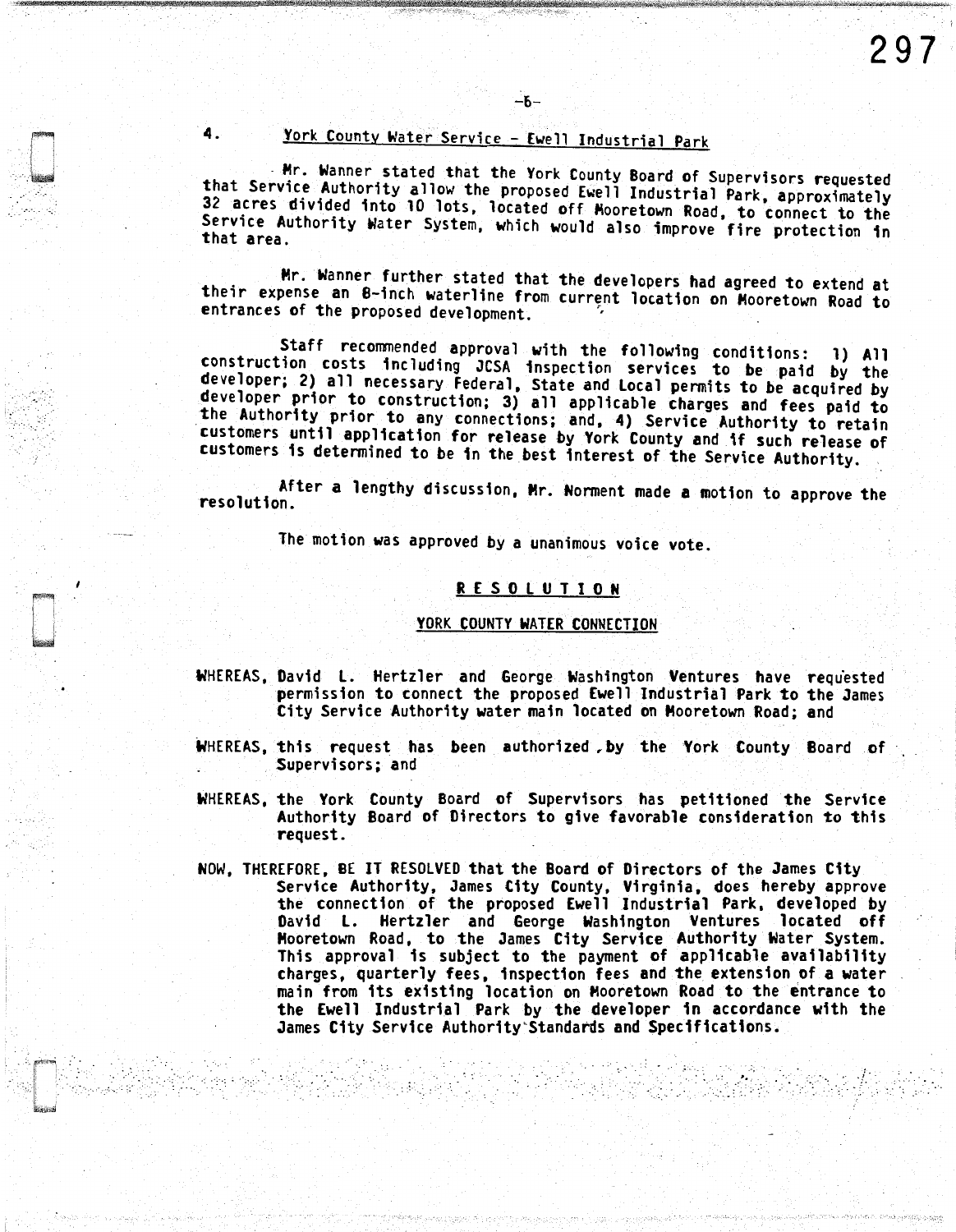#### **BOARD REQUESTS AND DIRECTIVES - None**

Mr. Norment made a motion to adjourn.

The motion was approved by a unanimous voice vote.

ーフー

The Board of Directors adjourned at 3:53 p.m.

tér Deputy Secretary

**1121w** 

£.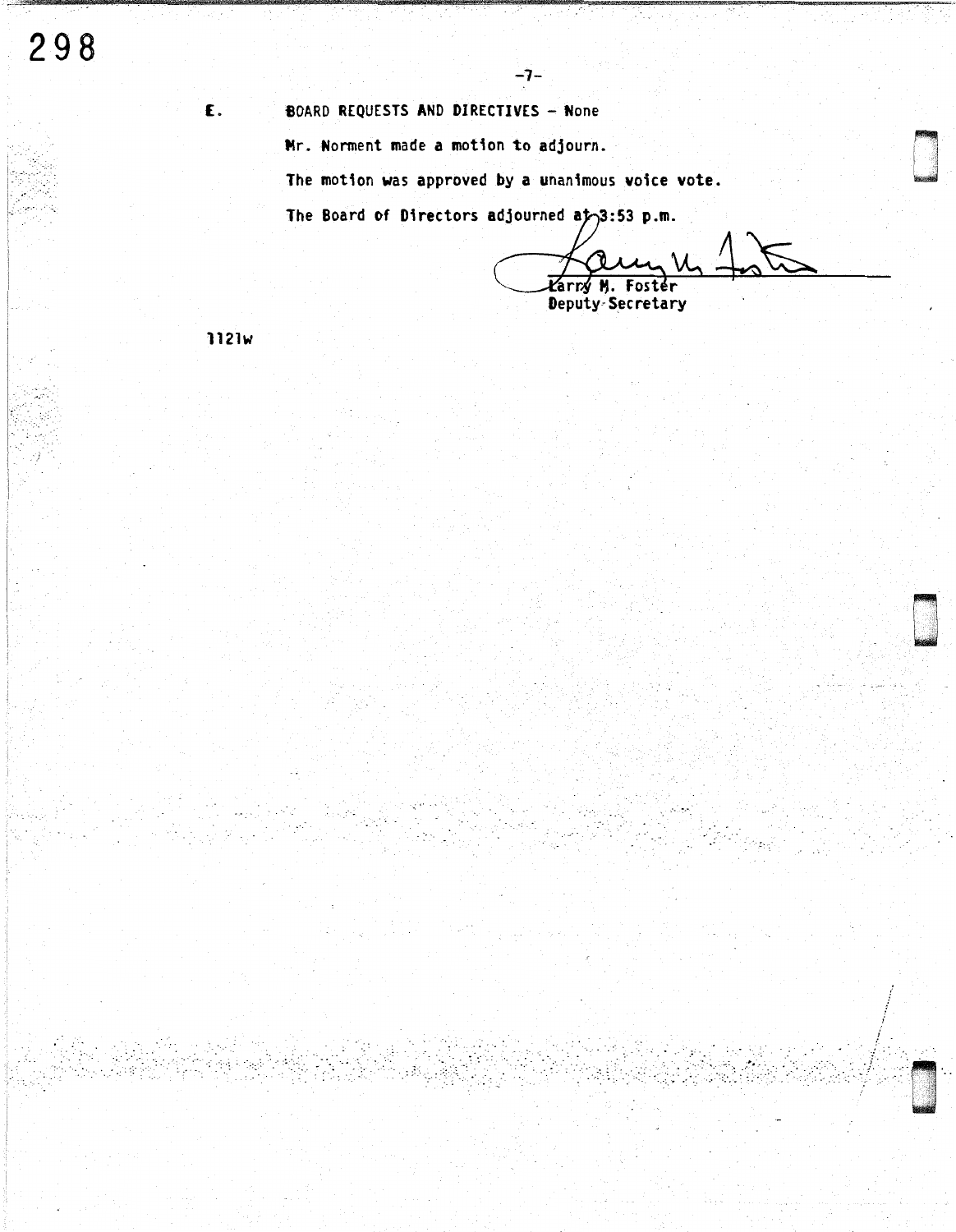2893000/62



..----:--- .

.. r

/  $\sim$ 

,.,

## BCCH: 451 **Page 150**

Right Of Way Agreement - Corporate Underground Easement

COR 16-10-04

r,~ I I.· rj

THIS AGREEMENT, made this *22nd*  day of August , 19 89 , between

#### James City Service Authority

Vinginia **Charles Communist Communist Communist** corporation, hereinafter called "Owner" and Virginia Electric and Power Company, a Virginia corporation, hereinafter called "Company."

#### WITNESSETH:

That for the sum of One Dollar (\$1.00) and other valuable considerations, the receipt whereof is hereby acknowledged, Owner grants unto Company, its successors and assigns, the perpetual right, privilege and easement of right of way <u>6 if the end (15)</u> feet in width to lay, construct, operate and maintain one or more lines of underground conduits and cables and one or more lighting supports and lighting fixtures, as Company may from time to time deem expedient or advisable, located on the right of way hereinafter described, for the purpose of transmitting and distributing electric power by one or more circuits; for telephone, television and other communication purposes; and for lighting purposes; together with all wires, conduits, cables, transformers, transformer enclosures, concrete pads, manholes, handholes, connection boxes, ground connections, meters, attachments, equipment, accessories and appurtenances desirable in connection therewith [hereinafter referred to as "facilities"].

The Company shall have the right to assign or transfer, without limitation, all or any part of the perpetual rights, privilege and easement of right of way granted herein. The said perpetual right, privilege and easement of right

of way extends over, under, through and across certain lands of Owner situated in  $\frac{James\;City\;Countty}{$ 

. Virginia, as shown on Plat No.  $\frac{28-89-0129}{28}$  hereto attached and made a part of this agreement, the location of boundary of said right of way being shown in broken lines on said plat.

The facilities constructed hereunder shall remain the property of Company. Company shall have the right to inspect, rebuild, remove, repair, improve, relocate on the right of way described above, and make such changes, alterations, substitutions, additions to or extensions of its facilities as Company may from time to time deem advisable.

Company shall at all times have the right to keep the right of way clear of all buildings, structures and other obstructions [except fences], trees, roots and undergrowth. All trees and limbs cut by Company at any time shall remain the property of the Owner.

For the purpose of constructing, inspecting, maintaining or operating its facilities on the right of way on the property of Owner or on its right of way on any other property, the Company shall have the right of ingress and egress over, upon and along such right of way. If the Company is unable reasonably to exercise the right of ingress and egress over, upon or along the right of way on the property of Owner, the Company shall have such right of ingress and egress over the property of the Owner adjacent to the right of way. Company shall have the further right of ingress to and egress from the rights of way over such private roads as may now or hereafter exist on the property of Owner. The right, however, is reserved to Owner to shift, relocate, close or abandon such priyate roads at any time. If there are no public or private roads reasonably convenient to the rights of way, Company shall have such right of ingress and egress over the lands of Owner adjacent to the rights of way and lying between public or private roads and the rights of way in such manner as shall occasion the least practicable damage and inconvenience to Owner. Company shall be liable for all damages resulting from its exercise of the right of ingress and egress.

> Form No. 720512(Aug 87) (Formerly 97556810) (Page 1 of  $\_\_3$

.·.· .•'

I I i I I...""'

**66G**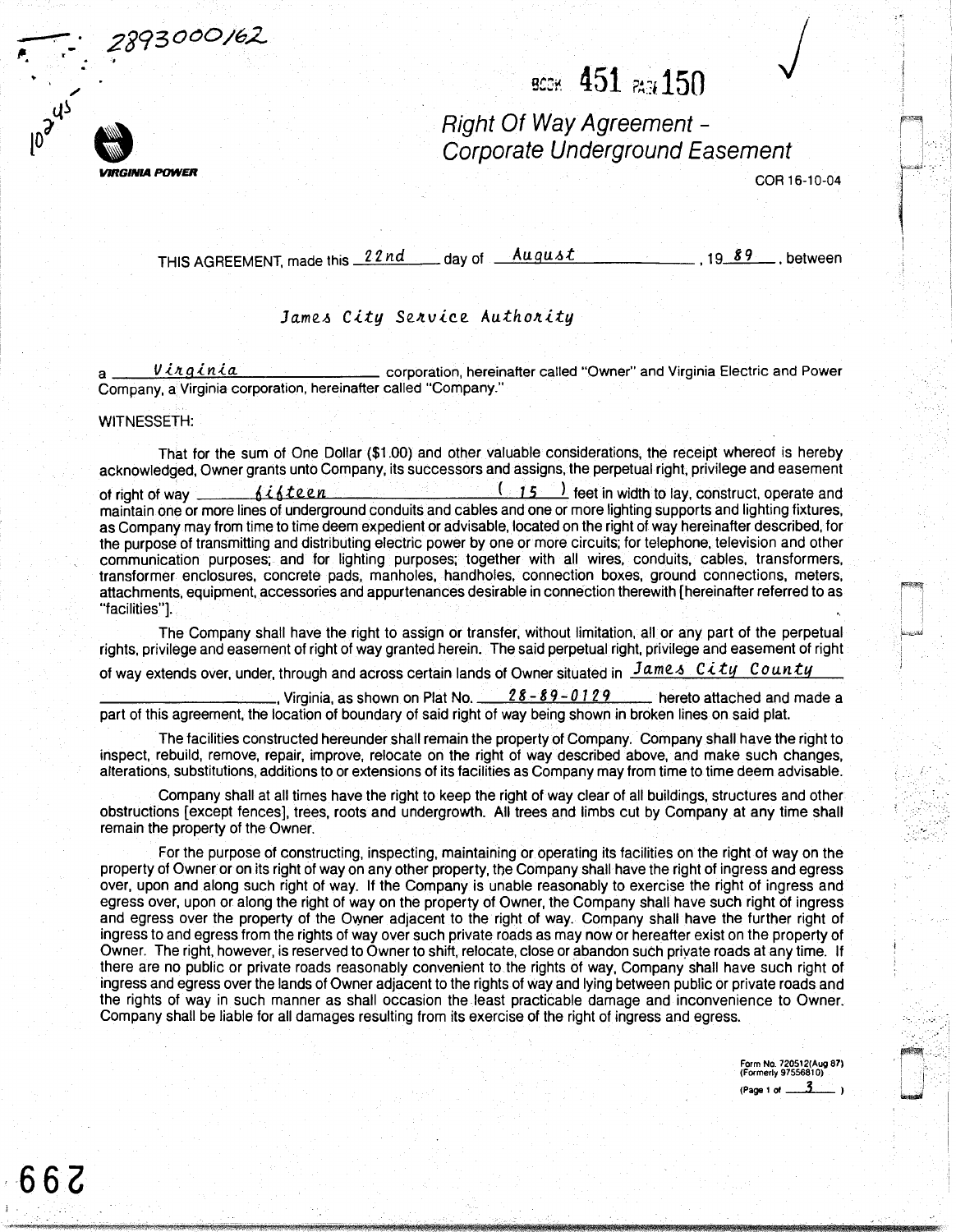# 300

## BCOK 451 PLG151 **Right Of Way Agreement -**Corporate Underground Easement

COR 16-10-04

Owner, its successors and assigns, may use the right of way for any purpose not inconsistent with the rights hereby granted, provided such use does not interfere with or endanger the construction, operation and maintenance of Company's facilities and provided that no buildings, structures or other obstructions [except fences] may be constructed on the right of way.

Owner covenants that it is seised of and has the right to convey the said easement of right of way, rights and privileges; that Company shall have quiet and peaceable possession, use and enjoyment of the aforesaid easement of right of way, rights and privileges; and that Owner shall execute such further assurances thereof as may be required.

IN WITNESS WHEREOF, Owner has caused its name to be signed hereto by its Chairman of the Board of Directors as of the day and year above written.

James City Service Authority Kans Kn **STATE OF VIRGINIA** To-wit ames lity \_ OF City aforesaid a Notary Public in and for the State of Virginia at Large County aforesaid,  $\frac{\mu}{2}$ , 19.73 \_\_, do hereby certify that whose commission expires on the 22 August whose name is signed to the foregoing writing dated the  $\equiv$  day of  $\equiv$ Irman Thoute Ban  $I\!\!\mathcal{U}$  , acknowledged the same before me aforesaid this ...  $\overline{\phantom{a}}$  day of  $\overline{\phantom{a}}$ in the Notary Public shirg and County of to Vit Circuit Court of the In the Clerk's o unty of James City the **Criv of Willia**  $\mathsf{\Gamma}$ , 1947. This 44 $u$ 70 icate annexed and admitted to  $10.457$   $353$ Teste: Denny Clerk

**IRGINIA POWER**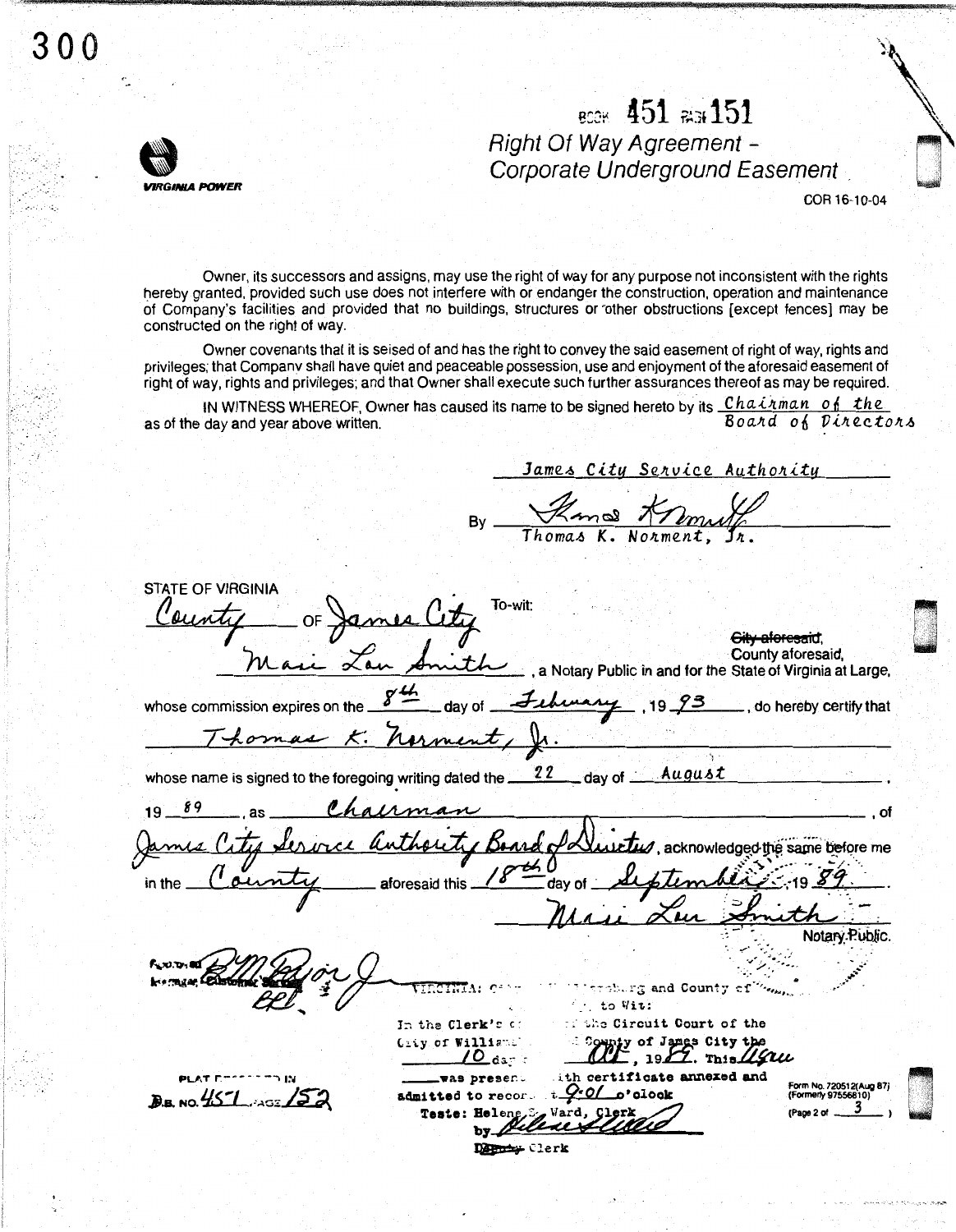CERTIFICATE OF DEPOSIT JAMES CITY SERVICE AUTHORITY COUNTY OF JAMES CITY, VIRGINIA

 $301$ 

Number 1-1989

\$11,000. 00

THIS IS TO CERTIFY THAT ELEVEN THOUSAND AND NO/100 DOLLARS (\$11,000.00) is estimated by the James City Service Authority, James City County, Virginia, an Authority created under Title 15.1, Chapter 28 of the Code of Virginia, to be the fair market value of the fee simple title to the land or easement therein, and damages to the remainder, if any, hereinafter described, owned in whole or in part by the HEIRS OR DEVISEES OF ROBERT LEE GREENHOW, DECEASED, including, but not limited to: HEIRS OR DEVISEES OF WILLIE ANNA G. JOHNSON, CURTIS GREENHOW, FORREST GREENHOW and ROBERT CURTIS GREENHOW, if living; or the HEIRS OR DEVISEES OF ROBERT CURTIS GREENHOW, DECEASED, which the Board of Directors of the James City Service Authority, has directed to be taken for public purposes, and for developing and expanding the works and systems for the transmission and distribution of sewage, water and related utility services owned by the James City Service Authority.

The amount specified, or as much thereof as may be determined by· the Court, will be paid by the Treasurer of the James City Service Authority, James City County, Virginia, pursuant to the Order of the Circuit Court of the City of Williamsburg and County of James City,  $\mathbb{I}$  in  $\mathbb{I}$  is a  $\mathbb{I}$ Virginia, as provided by Title 33.1, Chapter 1, Article 7, of the 1950 Code of Virginia, as amended. The land or interest therein, lies in the County of James City, Virginia, and is described as follows:

PHILLIPS, BARTLETT. 3KINNER & BLAND, P.C. ATTORNEYS AT LAW WILLIAMSBURG, VIRGINIA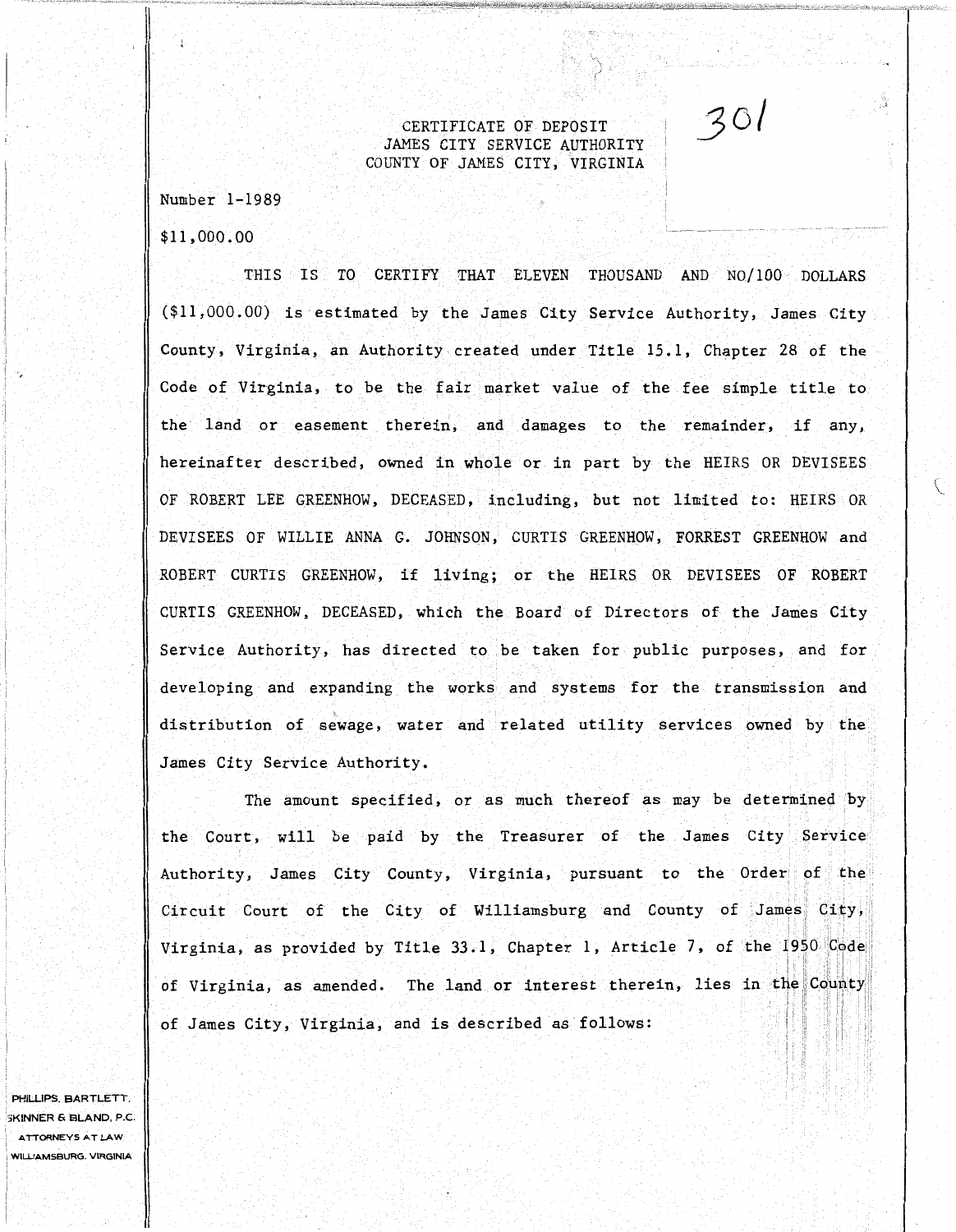All that certain lot, piece or parcel of land lying and being situate in James City County, Virginia, designated as "1.00 Acres± (Proposed J.C.S.A. Well Site)" as shown and set forth on that certain plat attached hereto and made a part hereof entitled, "PLAT OF SUBDIVISION & PROPERTY LINE EXTINGUISHMENT, 1.00 ACRES ±, OWNED BY: ROBERT LEE GREENHOW ESTATE & ROBERT CURTIS GREENHOW", dated July 31, 1989, and made by AES, a professional corporation, as Job No. 5430-42.

Being a portion of the same property conveyed to Robert Lee Greenhaw by Deed of record in Deed Book 20, page 188, and being a' portion of the same property conveyed to Robert Curtis Greenhow of record in Deed Book 36, page 143.

Dated this  $\_\_$  day of  $\_\_$ , 1989, in the County of James City, Virginia.

> CHAIRMAN, of the Board of Directors of the James City Service Authority

> > ···.; -, ...

TREASURER, of the James City Service Authority

WILLIAM R. BLAND, Attorney for the James City Service Authority

1 >HILLIPS, BARTLETT, ~<INNER & BLAND, P.C. ATTORNEYS AT LAW VILlJAMSBURG. VIRGINIA

 $\lnot$